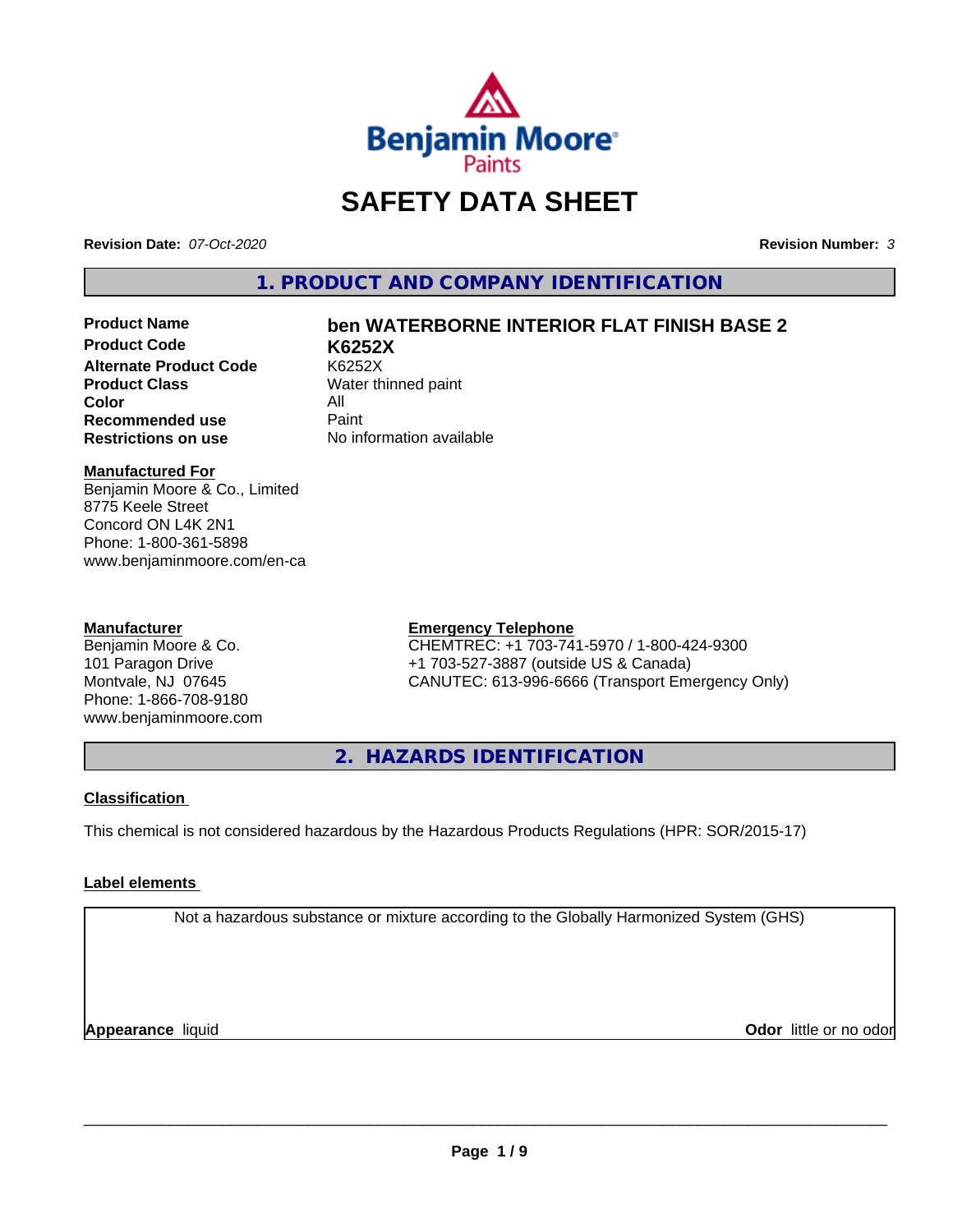# **Other information**

No information available

 **WARNING:** This product contains isothiazolinone compounds at levels of <0.1%. These substances are biocides commonly found in most paints and a variety of personal care products as a preservative. Certain individuals may be sensitive or allergic to these substances, even at low levels.

# **3. COMPOSITION INFORMATION ON COMPONENTS**

| <b>Chemical name</b> | <b>CAS No.</b> | Weight-%  | Hazardous Material<br>registry number<br>(HMIRA registry $#$ ) | Date HMIRA filed and<br>Information Review Act Idate exemption granted<br>(if applicable) |
|----------------------|----------------|-----------|----------------------------------------------------------------|-------------------------------------------------------------------------------------------|
| Nepheline syenite    | 37244-96-5     | 10 - 30%  |                                                                |                                                                                           |
| Titanium dioxide     | 13463-67-7     | $5 - 10%$ |                                                                |                                                                                           |
| Kaolin               | 1332-58-7      | - 5%      |                                                                |                                                                                           |
| Limestone            | 1317-65-3      | $-5%$     |                                                                |                                                                                           |

\*The exact percentage (concentration) of composition has been withheld as a trade secret

|                                                       | 4. FIRST AID MEASURES                                                                                                                        |
|-------------------------------------------------------|----------------------------------------------------------------------------------------------------------------------------------------------|
| <b>General Advice</b>                                 | No hazards which require special first aid measures.                                                                                         |
| <b>Eye Contact</b>                                    | Rinse thoroughly with plenty of water for at least 15<br>minutes and consult a physician.                                                    |
| <b>Skin Contact</b>                                   | Wash off immediately with soap and plenty of water while<br>removing all contaminated clothes and shoes.                                     |
| <b>Inhalation</b>                                     | Move to fresh air. If symptoms persist, call a physician.                                                                                    |
| Ingestion                                             | Clean mouth with water and afterwards drink plenty of<br>water. Consult a physician if necessary.                                            |
| <b>Most Important Symptoms/Effects</b>                | None known.                                                                                                                                  |
| <b>Notes To Physician</b>                             | Treat symptomatically.                                                                                                                       |
|                                                       | 5. FIRE-FIGHTING MEASURES                                                                                                                    |
| <b>Suitable Extinguishing Media</b>                   | Use extinguishing measures that are appropriate to local<br>circumstances and the surrounding environment.                                   |
| Protective equipment and precautions for firefighters | As in any fire, wear self-contained breathing apparatus<br>pressure-demand, MSHA/NIOSH (approved or equivalent)<br>and full protective gear. |
| <b>Specific Hazards Arising From The Chemical</b>     | Closed containers may rupture if exposed to fire or                                                                                          |
|                                                       |                                                                                                                                              |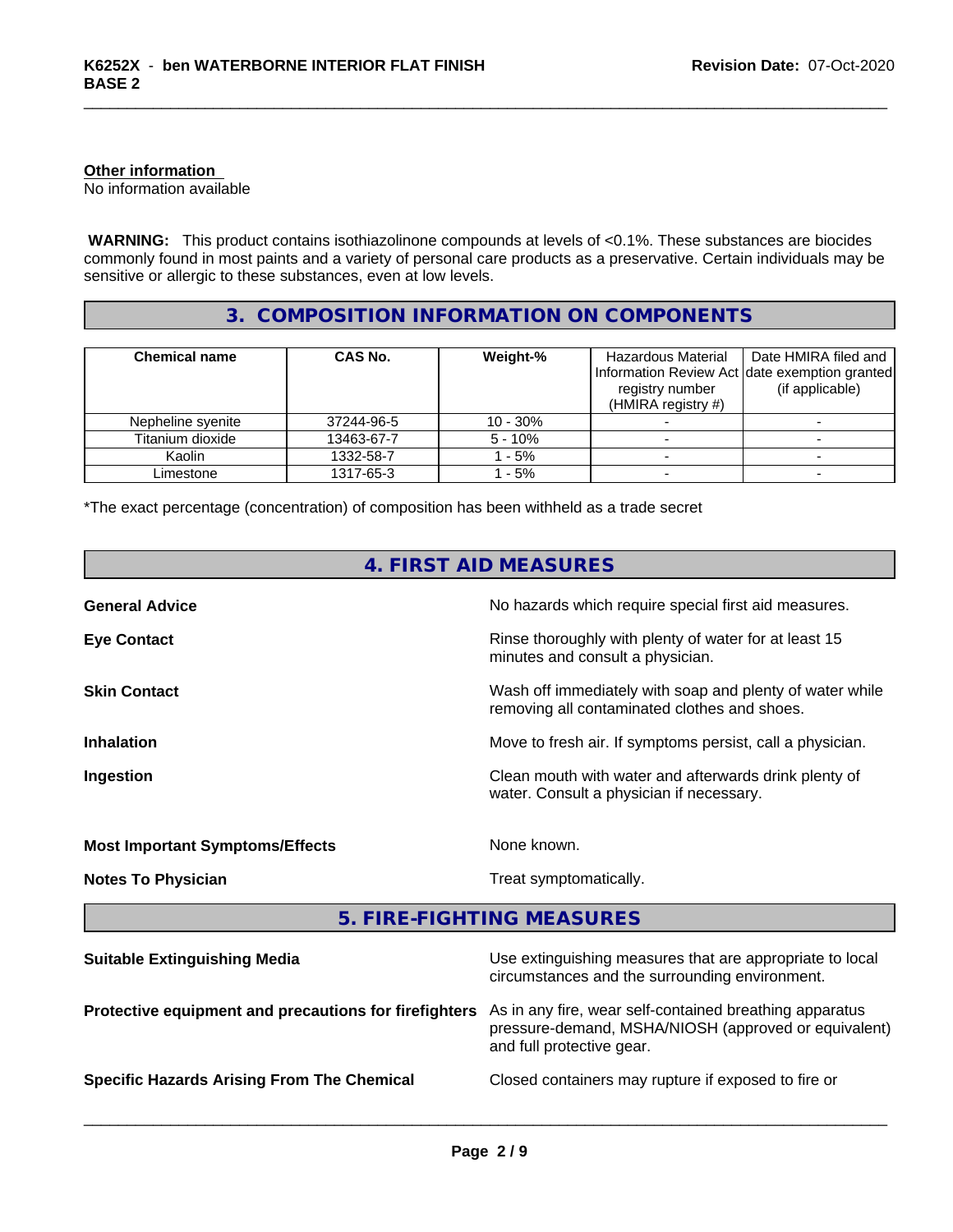|                                                                                  |                 | extreme heat.                                      |                                |
|----------------------------------------------------------------------------------|-----------------|----------------------------------------------------|--------------------------------|
| Sensitivity to mechanical impact                                                 |                 | No.                                                |                                |
| Sensitivity to static discharge                                                  |                 | No                                                 |                                |
| <b>Flash Point Data</b><br>Flash point (°F)<br>Flash Point (°C)<br><b>Method</b> |                 | Not applicable<br>Not applicable<br>Not applicable |                                |
| <b>Flammability Limits In Air</b>                                                |                 |                                                    |                                |
| Lower flammability limit:<br><b>Upper flammability limit:</b>                    |                 | Not applicable<br>Not applicable                   |                                |
| <b>NFPA</b><br>Health: 1                                                         | Flammability: 0 | Instability: 0                                     | <b>Special: Not Applicable</b> |
| <b>NFPA Legend</b><br>0 - Not Hazardous                                          |                 |                                                    |                                |

- 1 Slightly
- 2 Moderate
- 3 High
- 4 Severe

*The ratings assigned are only suggested ratings, the contractor/employer has ultimate responsibilities for NFPA ratings where this system is used.*

*Additional information regarding the NFPA rating system is available from the National Fire Protection Agency (NFPA) at www.nfpa.org.*

# **6. ACCIDENTAL RELEASE MEASURES**

| <b>Personal Precautions</b>      | Avoid contact with skin, eyes and clothing. Ensure<br>adequate ventilation.                          |
|----------------------------------|------------------------------------------------------------------------------------------------------|
| <b>Other Information</b>         | Prevent further leakage or spillage if safe to do so.                                                |
| <b>Environmental precautions</b> | See Section 12 for additional Ecological Information.                                                |
| <b>Methods for Cleaning Up</b>   | Soak up with inert absorbent material. Sweep up and<br>shovel into suitable containers for disposal. |

# **7. HANDLING AND STORAGE**

|  | <b>Handling</b> |  |
|--|-----------------|--|
|  |                 |  |

**Handling** Avoid contact with skin, eyes and clothing. Avoid breathing vapors, spray mists or sanding dust. In case of insufficient ventilation, wear suitable respiratory equipment.

**Storage Keep container tightly closed. Keep out of the reach of Keep** container tightly closed. Keep out of the reach of children.

**Incompatible Materials Incompatible Materials No information available** 

 $\overline{\phantom{a}}$  ,  $\overline{\phantom{a}}$  ,  $\overline{\phantom{a}}$  ,  $\overline{\phantom{a}}$  ,  $\overline{\phantom{a}}$  ,  $\overline{\phantom{a}}$  ,  $\overline{\phantom{a}}$  ,  $\overline{\phantom{a}}$  ,  $\overline{\phantom{a}}$  ,  $\overline{\phantom{a}}$  ,  $\overline{\phantom{a}}$  ,  $\overline{\phantom{a}}$  ,  $\overline{\phantom{a}}$  ,  $\overline{\phantom{a}}$  ,  $\overline{\phantom{a}}$  ,  $\overline{\phantom{a}}$ 

# **8. EXPOSURE CONTROLS/PERSONAL PROTECTION**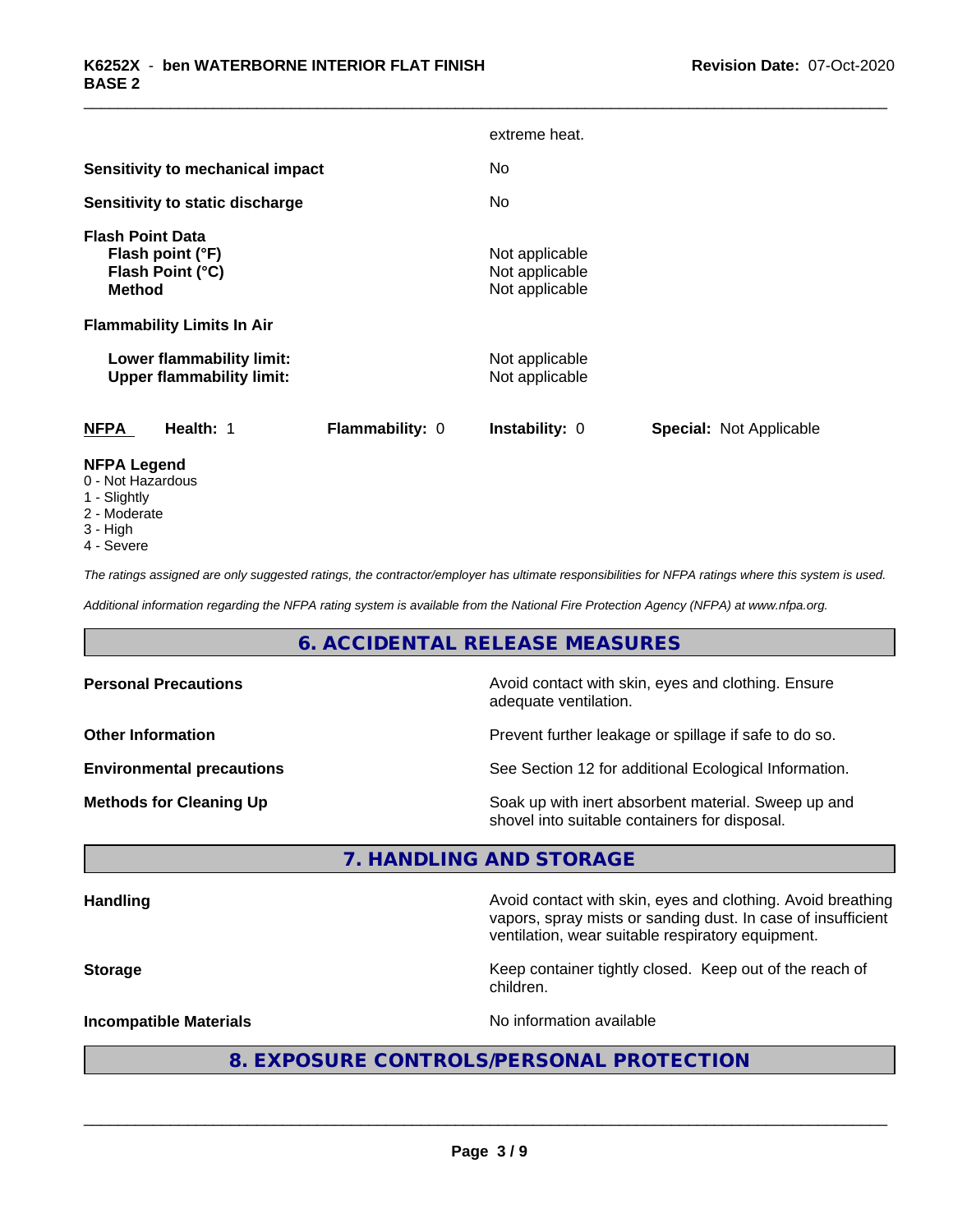# **Exposure Limits**

| <b>Chemical name</b> | <b>ACGIH TLV</b>                                                                                                                                 | <b>Alberta</b>             | <b>British Columbia</b>                                                     | <b>Ontario</b>           | Quebec                      |
|----------------------|--------------------------------------------------------------------------------------------------------------------------------------------------|----------------------------|-----------------------------------------------------------------------------|--------------------------|-----------------------------|
| Nepheline syenite    | N/E                                                                                                                                              | N/E                        | N/E                                                                         | 10 mg/m $3$ - TWA        | N/E                         |
| Titanium dioxide     | TWA: $10 \text{ mg/m}^3$                                                                                                                         | 10 mg/m <sup>3</sup> - TWA | 10 mg/m <sup>3</sup> - TWA<br>$3$ mg/m <sup>3</sup> - TWA                   | 10 mg/m $3$ - TWA        | 10 mg/m $3$ - TWAEV         |
| Kaolin               | TWA: $2 \text{ mg/m}^3$<br>particulate matter<br>containing no<br>asbestos and $<$ 1%<br>crystalline silica,<br>respirable particulate<br>matter | $2 \text{ mg/m}^3$ - TWA   | $2 \text{ mg/m}^3$ - TWA                                                    | $2 \text{ mg/m}^3$ - TWA | 5 mg/m <sup>3</sup> - TWAEV |
| Limestone            | N/E                                                                                                                                              | 10 mg/m $3$ - TWA          | 10 mg/m $3$ - TWA<br>$3 \text{ mg/m}^3$ - TWA<br>$20 \text{ mg/m}^3$ - STEL | N/E                      | 10 mg/m $3$ - TWAEV         |

#### **Legend**

ACGIH - American Conference of Governmental Industrial Hygienists

Alberta - Alberta Occupational Exposure Limits

British Columbia - British Columbia Occupational Exposure Limits

Ontario - Ontario Occupational Exposure Limits

Quebec - Quebec Occupational Exposure Limits

N/E - Not established

**Personal Protective Equipment**<br>**Eye/Face Protection** 

**Engineering Measures Ensure adequate ventilation, especially in confined areas.** 

Safety glasses with side-shields. **Skin Protection Protection Protective gloves and impervious clothing. Respiratory Protection In case of insufficient ventilation wear suitable respiratory** equipment.

**Hygiene Measures Avoid contact with skin, eyes and clothing. Remove and Avoid contact with skin, eyes and clothing. Remove and** wash contaminated clothing before re-use. Wash thoroughly after handling.

# **9. PHYSICAL AND CHEMICAL PROPERTIES**

| liquid<br>Appearance<br>little or no odor<br>Odor<br>No information available<br><b>Odor Threshold</b><br>$11.1 - 11.5$<br>Density (Ibs/gal)<br>$1.33 - 1.38$<br><b>Specific Gravity</b><br>No information available<br>рH<br>No information available<br><b>Viscosity (cps)</b><br>No information available<br>Solubility(ies)<br>No information available<br><b>Water solubility</b><br>No information available<br><b>Evaporation Rate</b><br>No information available<br>Vapor pressure<br>No information available<br>Vapor density<br>Wt. % Solids<br>$50 - 60$<br>$30 - 40$<br>Vol. % Solids<br>$40 - 50$<br>Wt. % Volatiles<br>$60 - 70$<br>Vol. % Volatiles |  |
|----------------------------------------------------------------------------------------------------------------------------------------------------------------------------------------------------------------------------------------------------------------------------------------------------------------------------------------------------------------------------------------------------------------------------------------------------------------------------------------------------------------------------------------------------------------------------------------------------------------------------------------------------------------------|--|
|----------------------------------------------------------------------------------------------------------------------------------------------------------------------------------------------------------------------------------------------------------------------------------------------------------------------------------------------------------------------------------------------------------------------------------------------------------------------------------------------------------------------------------------------------------------------------------------------------------------------------------------------------------------------|--|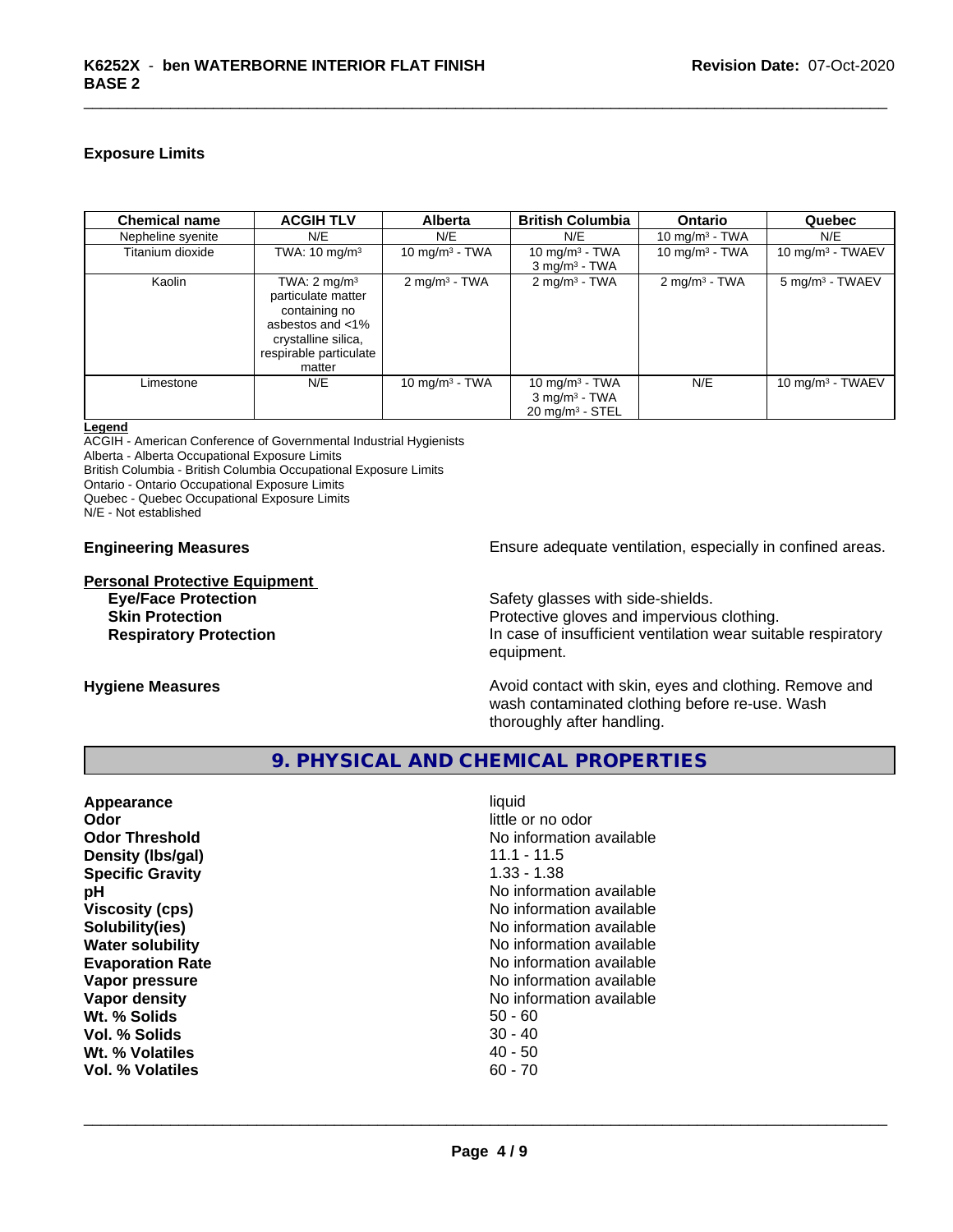| <b>VOC Regulatory Limit (g/L)</b>    | 0                        |
|--------------------------------------|--------------------------|
| <b>Boiling Point (°F)</b>            | 212                      |
| <b>Boiling Point (°C)</b>            | 100                      |
| Freezing point (°F)                  | 32                       |
| <b>Freezing Point (°C)</b>           | 0                        |
| Flash point (°F)                     | Not applicable           |
| Flash Point (°C)                     | Not applicable           |
| <b>Method</b>                        | Not applicable           |
| Flammability (solid, gas)            | Not applicable           |
| <b>Upper flammability limit:</b>     | Not applicable           |
| Lower flammability limit:            | Not applicable           |
| <b>Autoignition Temperature (°F)</b> | No information available |
| <b>Autoignition Temperature (°C)</b> | No information available |
| Decomposition Temperature (°F)       | No information available |
| Decomposition Temperature (°C)       | No information available |
| <b>Partition coefficient</b>         | No information available |
|                                      |                          |

# **10. STABILITY AND REACTIVITY**

**Hazardous Decomposition Products** None under normal use.

**Reactivity** Not Applicable

**Chemical Stability** Stable under normal conditions.

**Conditions to avoid Prevent from freezing.** 

**Incompatible Materials No materials** No materials to be especially mentioned.

**Possibility of hazardous reactions** None under normal conditions of use.

# **11. TOXICOLOGICAL INFORMATION**

**Product Information Information on likely routes of exposure**

**Acute Toxicity** 

**Principal Routes of Exposure Exposure** Eye contact, skin contact and inhalation.

**Product Information** 

**Symptoms related to the physical,chemical and toxicological characteristics**

**Symptoms** No information available

 $\overline{\phantom{a}}$  ,  $\overline{\phantom{a}}$  ,  $\overline{\phantom{a}}$  ,  $\overline{\phantom{a}}$  ,  $\overline{\phantom{a}}$  ,  $\overline{\phantom{a}}$  ,  $\overline{\phantom{a}}$  ,  $\overline{\phantom{a}}$  ,  $\overline{\phantom{a}}$  ,  $\overline{\phantom{a}}$  ,  $\overline{\phantom{a}}$  ,  $\overline{\phantom{a}}$  ,  $\overline{\phantom{a}}$  ,  $\overline{\phantom{a}}$  ,  $\overline{\phantom{a}}$  ,  $\overline{\phantom{a}}$ 

# **Delayed and immediate effects as well as chronic effects from short and long-term exposure**

**Eye contact Execution Skin contact** May cause slight irritation<br> **Skin contact** Contact Contact Contact Contact Contact Contact Contact Contact Contact Contact Contact Contact Conta Substance may cause slight skin irritation. Prolonged or repeated contact may dry skin and cause irritation. **Inhalation** May cause irritation of respiratory tract. **Ingestion Ingestion Ingestion may cause gastrointestinal irritation, nausea,**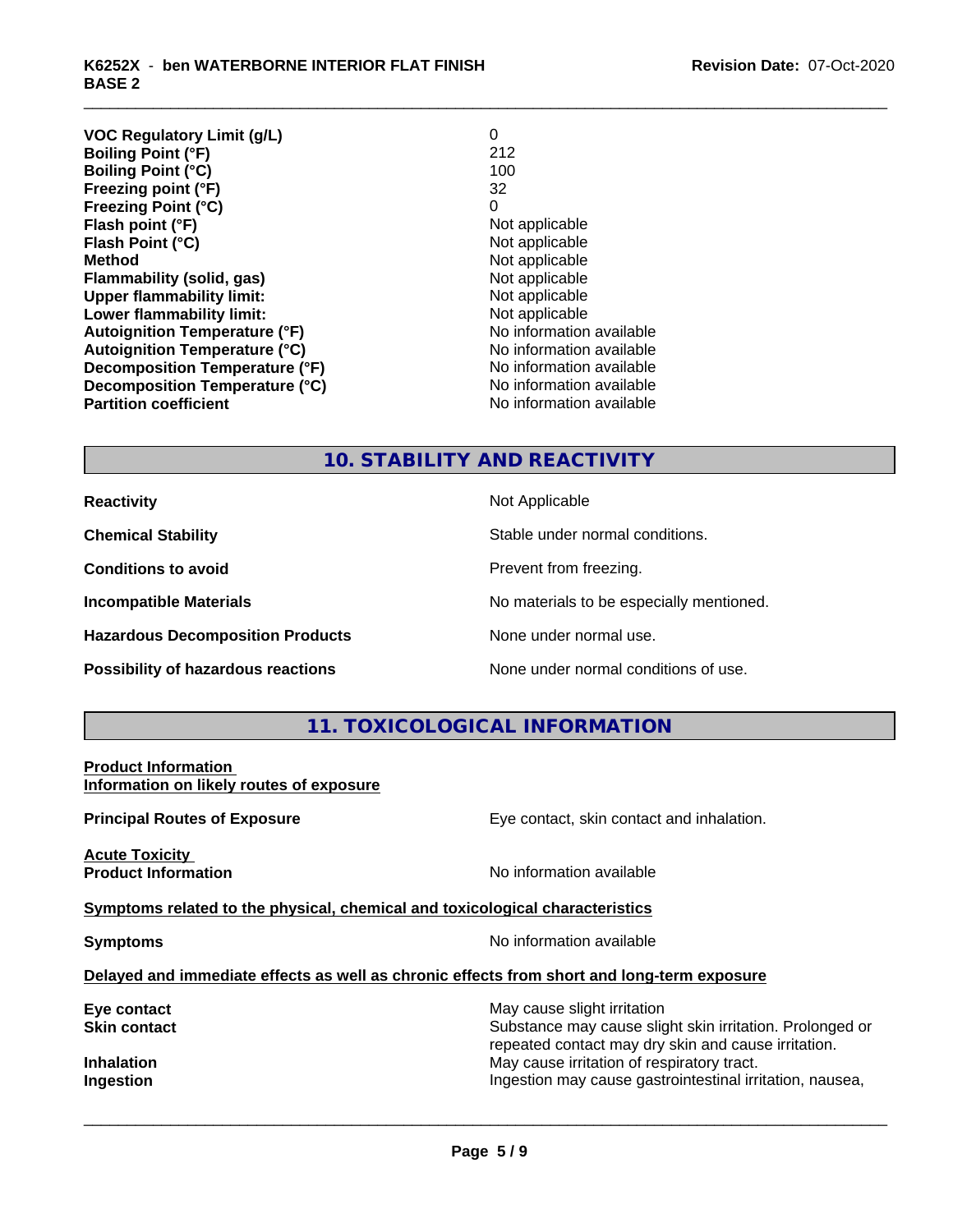| <b>Sensitization</b>            |  |
|---------------------------------|--|
| <b>Neurological Effects</b>     |  |
| <b>Mutagenic Effects</b>        |  |
| <b>Reproductive Effects</b>     |  |
| <b>Developmental Effects</b>    |  |
| <b>Target organ effects</b>     |  |
| <b>STOT - single exposure</b>   |  |
| <b>STOT - repeated exposure</b> |  |
| <b>Other adverse effects</b>    |  |
| <b>Aspiration Hazard</b>        |  |

vomiting and diarrhea. **Sensitization** No information available. **No information available.** No information available. **No information available. No information available.** No information available. **STOT - single exposure** No information available. **STOT - repeated exposure** No information available. No information available. No information available.

#### **Numerical measures of toxicity**

#### **The following values are calculated based on chapter 3.1 of the GHS document**

**ATEmix (oral)** 121386 mg/kg

#### **Component Information**

| Chemical name    | Oral LD50            | Dermal LD50        | Inhalation LC50 |
|------------------|----------------------|--------------------|-----------------|
| Titanium dioxide | > 10000 mg/kg (Rat)  |                    |                 |
| 13463-67-7       |                      |                    |                 |
| Kaolin           | $> 5000$ mg/kg (Rat) | > 5000 mg/kg (Rat) |                 |
| 1332-58-7        |                      |                    |                 |

#### **Chronic Toxicity**

#### **Carcinogenicity**

*The information below indicateswhether each agency has listed any ingredient as a carcinogen:.*

| <b>Chemical name</b>  | <b>IARC</b>                       | <b>NTP</b> |
|-----------------------|-----------------------------------|------------|
|                       | Possible Human Carcinogen I<br>2B |            |
| Titanium 、<br>dioxide |                                   |            |

• Although IARC has classified titanium dioxide as possibly carcinogenic to humans (2B), their summary concludes: "No significant exposure to titanium dioxide is thought to occur during the use of products in which titanium dioxide is bound to other materials, such as paint."

#### **Legend**

IARC - International Agency for Research on Cancer NTP - National Toxicity Program OSHA - Occupational Safety & Health Administration

**12. ECOLOGICAL INFORMATION**

# **Ecotoxicity Effects**

The environmental impact of this product has not been fully investigated.

# **Product Information**

### **Acute Toxicity to Fish**

No information available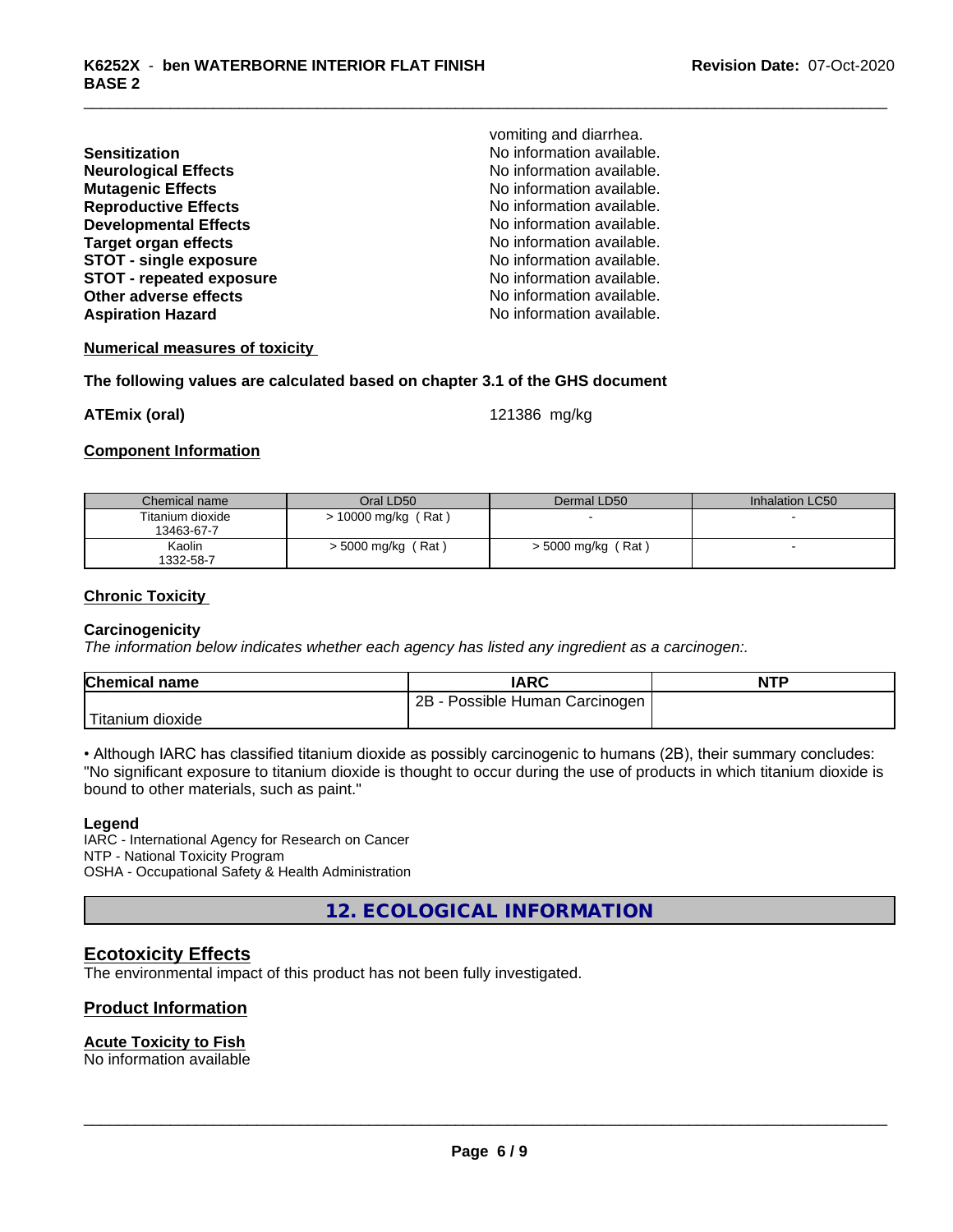### **Acute Toxicity to Aquatic Invertebrates**

No information available

#### **Acute Toxicity to Aquatic Plants**

No information available

#### **Persistence / Degradability**

No information available.

# **Bioaccumulation**

There is no data for this product.

#### **Mobility in Environmental Media**

No information available.

#### **Ozone**

No information available

## **Component Information**

#### **Acute Toxicity to Fish**

Titanium dioxide  $LC50:$  > 1000 mg/L (Fathead Minnow - 96 hr.)

### **Acute Toxicity to Aquatic Invertebrates**

No information available

# **Acute Toxicity to Aquatic Plants**

No information available

**13. DISPOSAL CONSIDERATIONS**

**Waste Disposal Method Dispose of in accordance with federal, state, provincial,** and local regulations. Local requirements may vary, consult your sanitation department or state-designated environmental protection agency for more disposal options.

# **14. TRANSPORT INFORMATION**

**TDG** Not regulated

**ICAO / IATA** Not regulated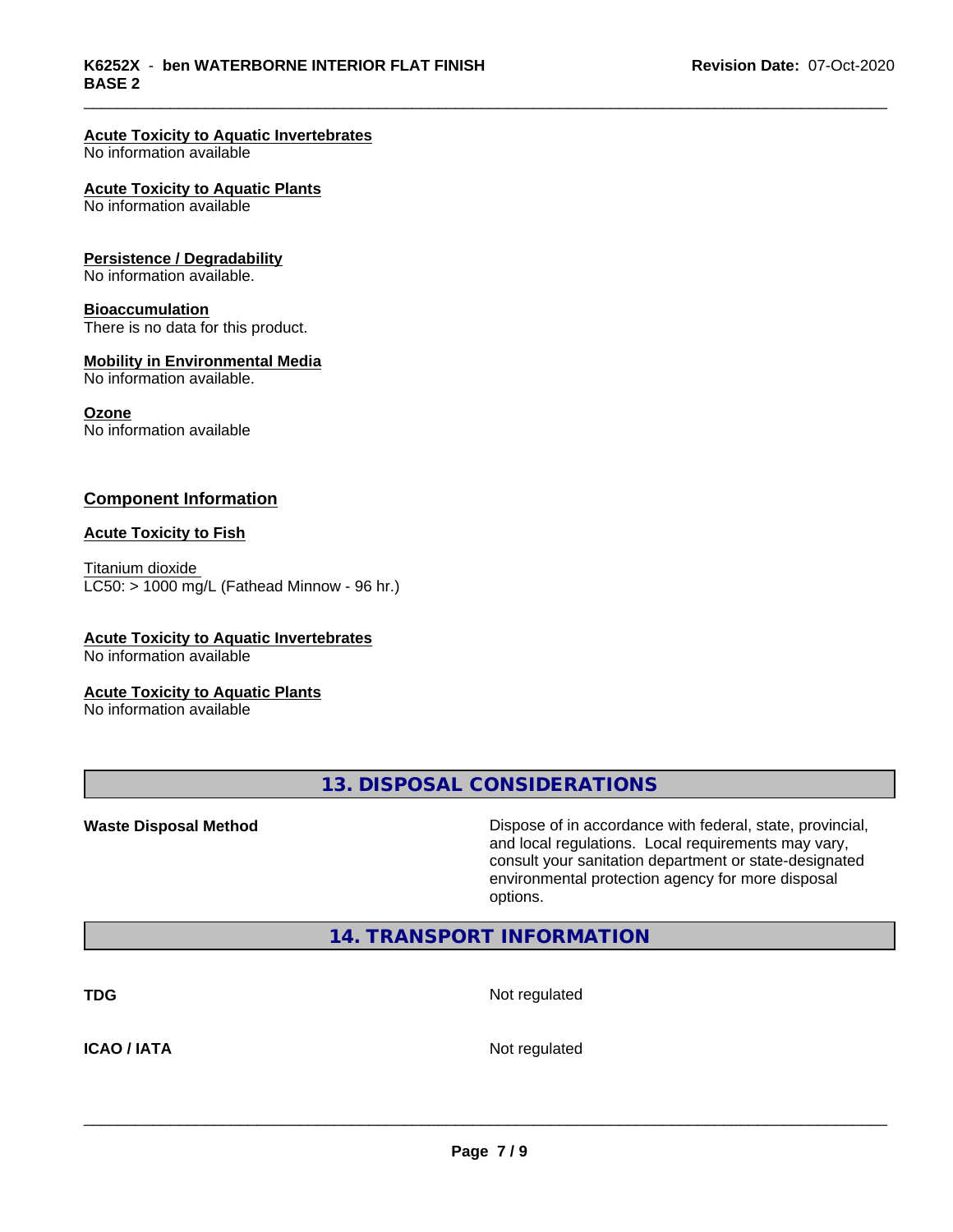**IMDG / IMO** Not regulated

# **15. REGULATORY INFORMATION**

# **International Inventories**

| <b>TSCA: United States</b> | Yes - All components are listed or exempt. |
|----------------------------|--------------------------------------------|
| <b>DSL: Canada</b>         | Yes - All components are listed or exempt. |

# **National Pollutant Release Inventory (NPRI)**

#### **NPRI Parts 1- 4**

This product contains the following Parts 1-4 NPRI chemicals:

*None*

#### **NPRI Part 5**

This product contains the following NPRI Part 5 Chemicals:

*None*

### **WHMIS Regulatory Status**

This product has been classified in accordance with the hazard criteria of the Hazardous Products Regulations (HPR) and the SDS contains all the information required by the HPR.

|                                                                                                                                                       | <b>16. OTHER INFORMATION</b>                       |                                                                            |                      |                                                                                                                                               |  |  |  |
|-------------------------------------------------------------------------------------------------------------------------------------------------------|----------------------------------------------------|----------------------------------------------------------------------------|----------------------|-----------------------------------------------------------------------------------------------------------------------------------------------|--|--|--|
|                                                                                                                                                       |                                                    |                                                                            |                      |                                                                                                                                               |  |  |  |
| HMIS -                                                                                                                                                | Health: 1                                          | <b>Flammability: 0</b>                                                     | <b>Reactivity: 0</b> | $PPE: -$                                                                                                                                      |  |  |  |
| <b>HMIS Legend</b><br>0 - Minimal Hazard<br>1 - Slight Hazard<br>2 - Moderate Hazard<br>3 - Serious Hazard<br>4 - Severe Hazard<br>* - Chronic Hazard |                                                    |                                                                            |                      |                                                                                                                                               |  |  |  |
|                                                                                                                                                       |                                                    | X - Consult your supervisor or S.O.P. for "Special" handling instructions. |                      |                                                                                                                                               |  |  |  |
|                                                                                                                                                       | present under the actual normal conditions of use. |                                                                            |                      | Note: The PPE rating has intentionally been left blank. Choose appropriate PPE that will protect employees from the hazards the material will |  |  |  |

*Caution: HMISÒ ratings are based on a 0-4 rating scale, with 0 representing minimal hazards or risks, and 4 representing significant hazards or risks. Although HMISÒ ratings are not required on MSDSs under 29 CFR 1910.1200, the preparer, has chosen to provide them. HMISÒ ratings are to be used only in conjunction with a fully implemented HMISÒ program by workers who have received appropriate HMISÒ training. HMISÒ is a registered trade and service mark of the NPCA. HMISÒ materials may be purchased exclusively from J. J. Keller (800) 327-6868.*

 **WARNING!** If you scrape, sand, or remove old paint, you may release lead dust. LEAD IS TOXIC. EXPOSURE TO LEAD DUST CAN CAUSE SERIOUS ILLNESS, SUCH AS BRAIN DAMAGE, ESPECIALLY IN CHILDREN. PREGNANT WOMEN SHOULD ALSO AVOID EXPOSURE.Wear a NIOSH approved respirator to control lead exposure. Clean up carefully with a HEPA vacuum and a wet mop. Before you start, find out how to protect yourself